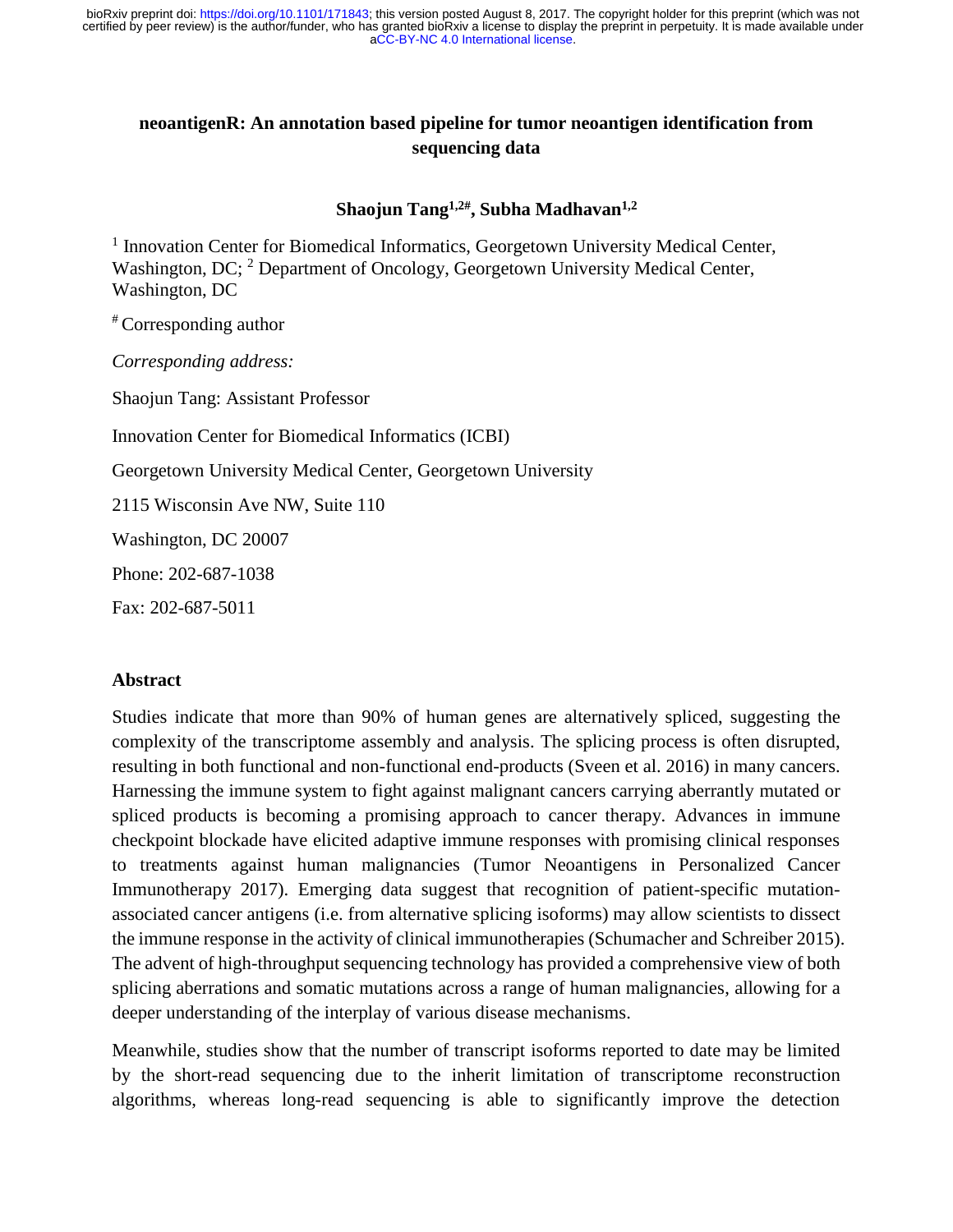of alternative splicing variants since there is no need to assemble full-length transcripts from short reads. The analysis of these high-throughput long-read sequencing data may permit a systematic view of tumor specific peptide epitopes (also known as neoantigens) that could serve as targets for immunotherapy (Tumor Neoantigens in Personalized Cancer Immunotherapy 2017).

Currently, there is no software pipeline available that can efficiently produce mutation-associated cancer antigens from raw high-throughput sequencing data on patient tumor DNA (The Problem with Neoantigen Prediction 2017). In addressing this issue, we introduce a R package that allows the discoveries of peptide epitope candidates, which are the tumor-specific peptide fragments containing potential functional neoantigens. These peptide epitopes consist of structure variants including insertion, deletions, alternative sequences, and peptides from nonsynonymous mutations. Analysis of these precursor candidates with widely used tools such as netMHC allows for the accurate in-silico prediction of neoantigens. The pipeline named neoantigeR is currently hosted in https://github.com/ICBI/neoantigeR.

# **Background**

Alternative splicing shapes the mammalian transcriptomes as many RNA molecules undergo multiple alternative splicing events. This process is crucial in building transcriptome complexity and proteome diversity (Tazi, Bakkour, and Stamm 2009). Since long transcripts are often spliced into multiple alternative splicing variants, identification of transcript isoform and quantification of transcript-level expression from RNA-Seq data is a considerably difficult problem (Tang et al. 2016). It is usually unclear which reads are included in the particular exon of which transcript, and it's hard to decipher the true complexity of the transcriptome. Highthroughput RNA sequencing (RNA-Seq) enables characterization and quantification of transcriptome as well as detection of patterns from alternative splicing (Tilgner et al. 2015; Treutlein et al. 2014).

Though ongoing advances are rapidly yielding increasing read lengths, a technical hurdle remains in identifying the degree to which differences in read length influence various transcriptome analyses. The long-read sequencing approach overcomes these limitations by sequencing thousands of independent full-length mRNA transcripts. This technology also has many vital benefits, including lower mapping bias and reduced ambiguity in assigning reads to genomic elements, e.g. mRNA transcript (Cho et al. 2014; "Assessment of Highly Complex Alternative Splicing of Neurexins Performed with SMRT Sequencing" 2014). Detecting such splicing events could dramatically improve our understanding of the alternative splicing which is often associated with cancer (Cho et al. 2014). Furthermore, the identification of alternative splicing, fusion events, and novel transcripts will bring us increasingly closer to direct measurement of these events. In fact, long-read sequencing has demonstrated the capability to accurately capture full-length transcripts in an annotation-free manner and identified novel splicing patterns not reported based on short reads.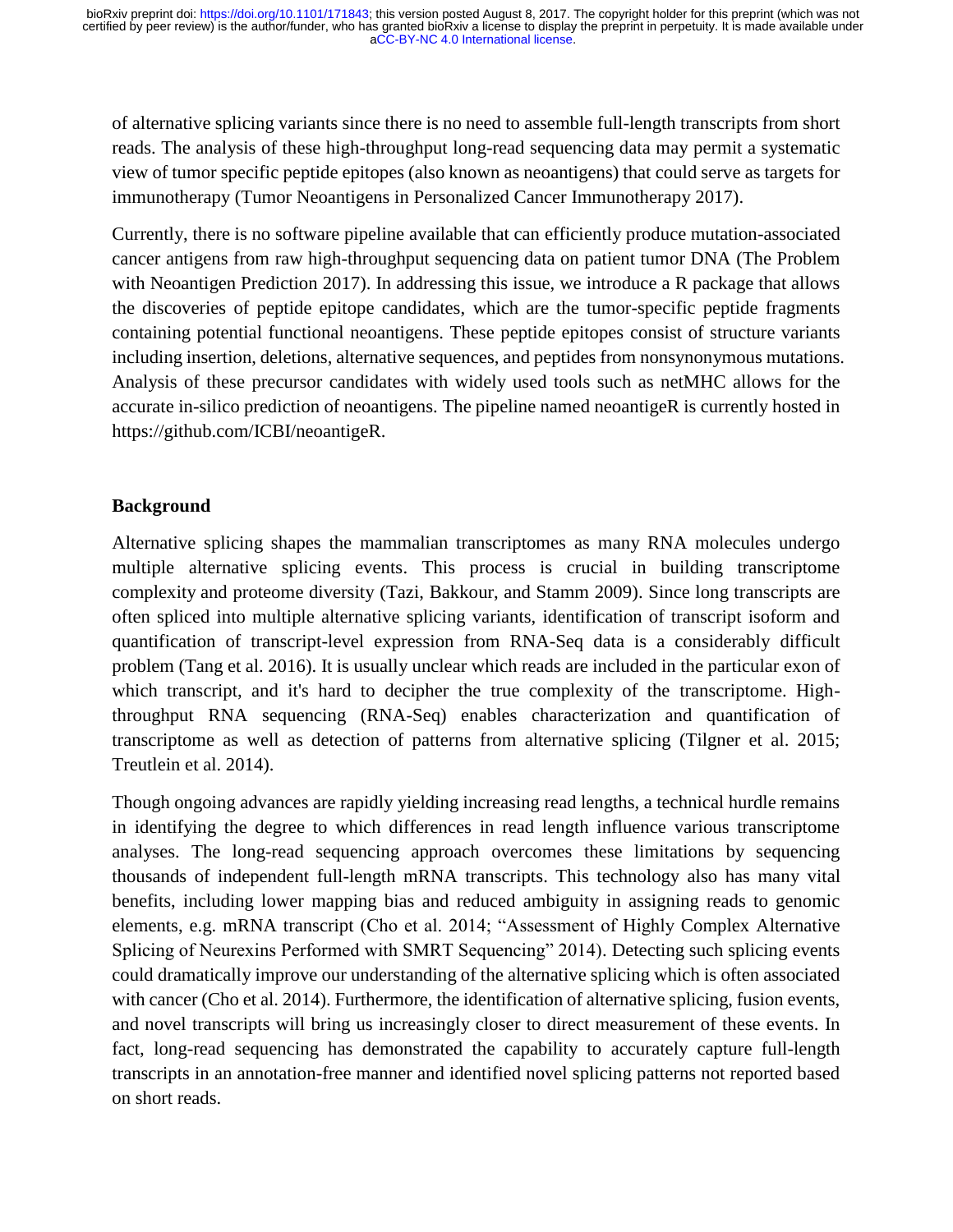Ribosomal profiling indicates that many regions of transcriptome such as 5' UTR and lincRNA which were previously thought to be noncoding - are actually also translated. The discovery of pervasive translation of non-canonical transcripts is hampered by the short-read sequencing since popular short-read transcript assembly algorithms were mostly based on canonical transcripts. Consequently, long-read sequencing produces full-length transcripts without reliance on transcript assembly algorithm (which would greatly accelerate the detection of these non-canonical products). Current studies suggest that long-read sequencing is capable of recovering repetitive sequences, indentations, non-canonical transcripts from intergenic or intragenic regions that are lacking in short-read sequencing. The application of long-read sequencing will thus substantially facilitate the discovery of novel protein isoforms produced in experimental conditions.

Cancer immunotherapy has gained widespread popularity as shown by recent clinical application of checkpoint blockade inhibition. To date, multiple biomarkers have been associated with improved clinical outcomes in cancer patients receiving anti-PD-1 and anti-CTLA-4 therapy. Most of these biomarkers have characterized the immune status of the tumor microenvironment. Tumor mutational burden may serve as an additional, non-redundant biomarker for prediction of clinical benefit to both immunotherapy and targeted therapy. High mutational burden correlates to a greater number of neoantigens and tumor recognition by the innate and adaptive immune system, which is associated with clinical benefit from immune checkpoint therapy. Intriguingly, previous studies demonstrate that somatic mutations are strongly associated with diverse alternative splicing events (Furney et al. 2013), including alternative terminal exon usage, intron retention, and cryptic splicing within exons of both protein coding and noncoding genes.

Available data support the potential for predicting the clinical benefit of immunotherapy and targeted therapy based on molecular profiles in the baseline tumor microenvironment. Anti-tumor response and survival with checkpoint inhibitor immunotherapy has been associated with a series of likely interrelated factors including tumor PD-L1 expression, increased CD8 T-cell infiltration, interferon-gamma gene expression signature and high tumor mutational burden. Immunotherapies enable the endogenous T cells to recognize and destroy cancer cells. Many studies have demonstrated the efficiency of the therapy in a wide range of human malignancies (Schumacher and Schreiber 2015). The greater number of somatic mutations in human tumors varies among different patients, and some of these somatic mutations, if occurred in the coding region, might disrupt the opening reading frame of the translated protein. Therefore, it is believed that the resulting patient-specific peptide sequences (neoantigens) contribute to the clinical benefits of the immunotherapies (Schumacher and Schreiber 2015).

This study results in an innovative software package to facilitate the identification of disease/sample specific protein isoforms using both short read or long read high-throughput sequencing data and an existing protein database. By expanding the focus from somatic point mutations using pipelines such as pVAC-Seq (the only tool available to generate epitope candidates to date) to the entire neoantigen landscape, we aim to uncover important splicing aberrance and genomic abnormities which may cause larger changes in epitope binding affinity.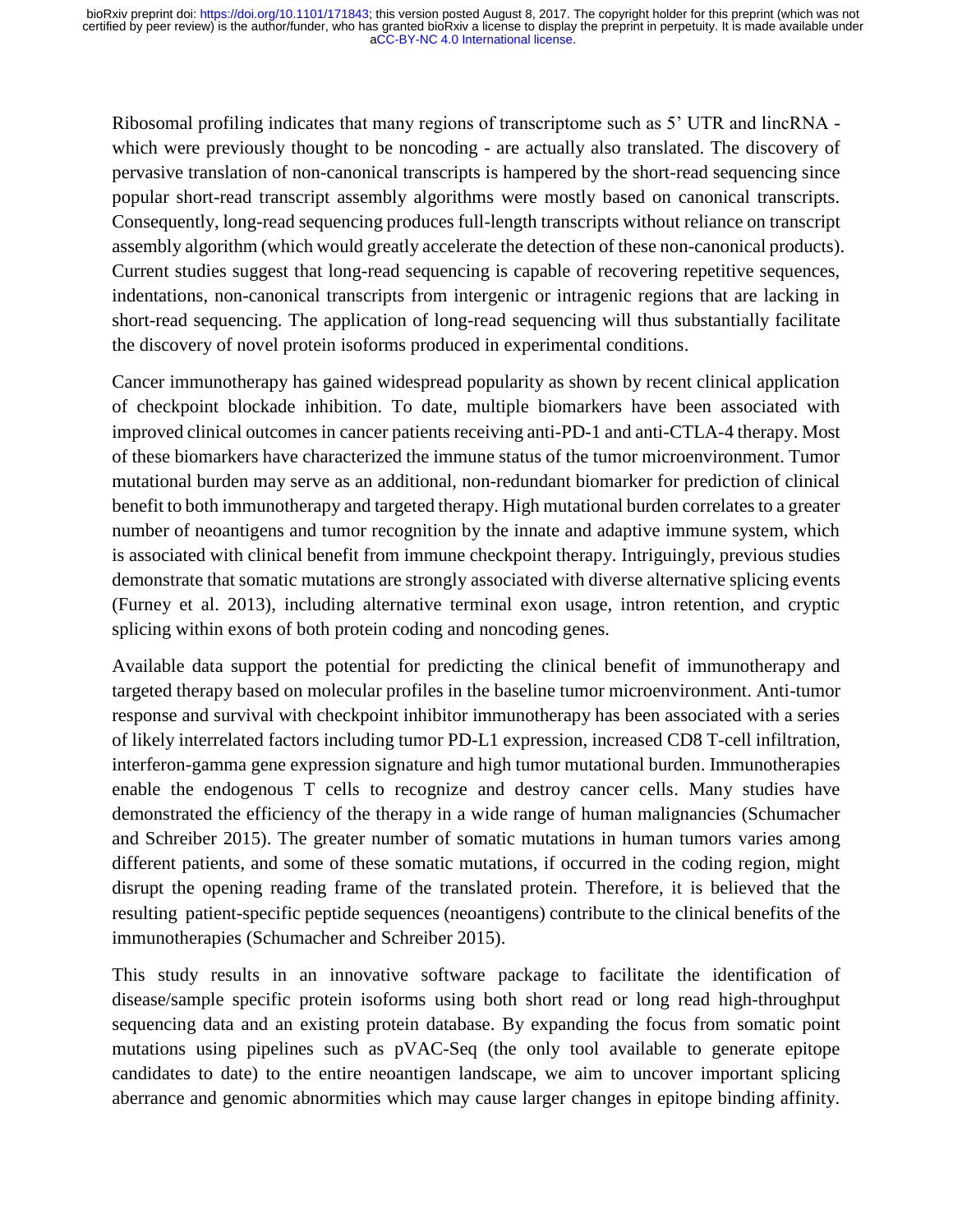In addition, our epitope precursor candidates could be used as input for existing tools to allow precise binding affinity prediction. A number of software tools such as (IEDB) (Beaver, Bourne, and Ponomarenko 2007), EpiBot (Duarte et al. 2015), and EpiToolKit (Feldhahn et al. 2008) compile the results from individual epitope prediction algorithms to improve the prediction accuracy.

# **Methods**

The neoantigen prediction pipeline requires a very widely used standard data input from nextgeneration sequencing assays. In the simplest nontrivial scenario, the pipeline only needs a gene prediction output file in GFF format (Fig. 1). NeoantigenR will use the input GFF file to extract open reading frames (ORFs) from the predicted isoforms and compare them with reference protein database, typically from Uniprot Swiss-Prot or a previously utilized customized protein database. If the sequencing data is from long read sequencing, the input files will contain the mandatory gene prediction file (GFF format) and an optional raw sequence read file (FASTA format).

NeoantigenR implements individual modules via: sequence alignment and isoform calling, epitope prediction, and neo-antigen candidate scoring using existing tools such as netMHC (Nielsen and Andreatta 2016) (Fig. 1). The following paragraphs describe our unique analysis methodology from preparation of input files for the three modules of the pipeline.

# *Preparing input data: reference genome alignment, gene-calling and annotation*

As described above, neoantigenR relies on gene prediction input generated from the analysis of high-throughput parallel sequencing data including short-read RNA-Seq or long-read PacBio SMRT sequencing data. Generally, these data can be easily obtained from existing aligning and gene calling tools. Here, we outline example preparatory steps to generate these input data.

Reference genome sequence alignment was performed using the Bowtie2 (Langmead and Salzberg 2012) for aligning of original raw sequences (FASTQ files) to obtain SAM/BAM files. In brief, the Bowtie tool (release 2.1) was used for alignment with default parameters. The resulting alignments (in BAM format) file was subsequently used as the input to the gene calling tool Cufflinks (Trapnell et al. 2010) with de-novo gene-finding mode (no gene annotation is provided) and default parameters. Cufflinks accepted aligned RNA-Seq reads (SAM/BAM format) and assembled the alignments into a parsimonious set of transcripts. A gene/transcript prediction file in GFF format was then produced.

After sequence alignments and gene calling, annotation was performed by matching the transcript/gene prediction file (GFF) with an existing gene prediction (i.e. Gencode human release v19) using the following method: BEDTools (utilizing the 'intersect' utility function) was run on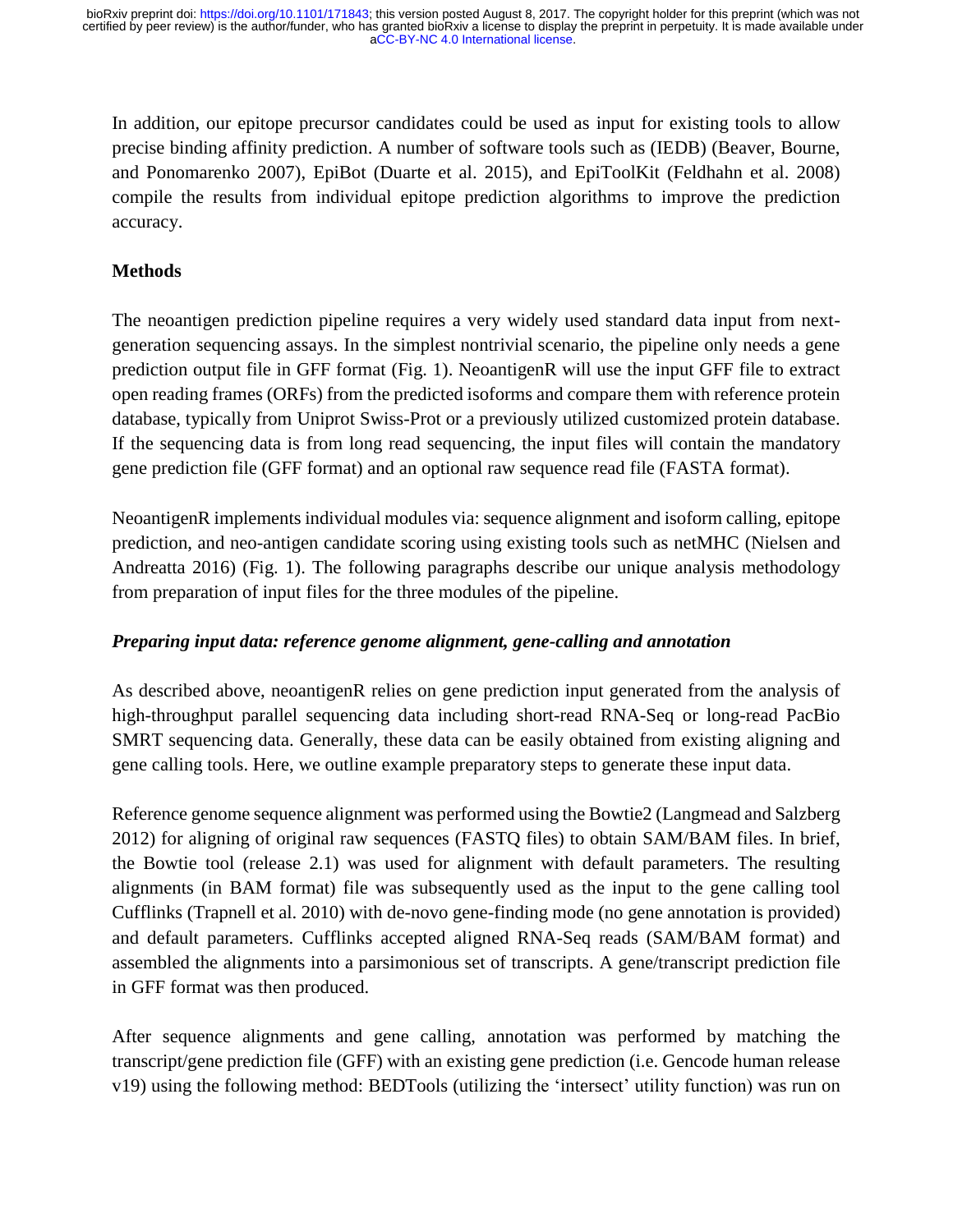the above two files with parameter '-wo' and default setting for the other parameters (Quinlan and Hall 2010). This command produced a gene-calling output file (Cufflink prediction output) and an existing gene annotation file (both in GFF file) and outputted a result file containing the intersection of the two files. The resulting file contained important information about the overlap of an exonic region between a predicted isoform comparing to a known gene.

## *Isoform structural comparison to visualize alternative splicing events*

This module aims to provide a structured visualization framework to plot gene/isoforms along genomic coordinates. It also allows for the integration of publicly available genomic annotation data from sources like UCSC. Using the predicted and given gene annotation, the pipelines pass the start and end positions of each annotation feature in the track, and also supply the exon, transcript, and gene identifiers for each item to create the transcript groupings ("Visualizing Genomic Data Using Gviz and Bioconductor - Springer" 2017). Such a visualization can be particularly useful for detecting alternative splicing events by comparing the predicted isoforms vs. annotated genes (i.e. from Gencode human v19 annotations) along a chromosome.

## *Neoantigen prediction based on peptide sequence alignment*

To streamline the identification of neoantigens, we will first build a protein sequence FASTA file that contains six ORFs of all predicted isoform. The protein sequence could be translated from a given reference genome or from original provided sequence reads. For instance, if the PacBio longread sequencing full-length sequence reads are used, a direct in-silico translation will be performed on the input single molecule, real-time (SMRT) sequences (Kim et al. 2014). Meanwhile, peptide sequences for matched known genes are retrieved from Uniprot Swiss-Prot (Wu et al. 2006). Multiple protein sequence alignment will be performed using R msa package (Bodenhofer et al. 2015) based on commonly used methods such as ClustalW, T-Coffee and MUSCLE (Edgar 2004). After the protein sequence alignment, the pipeline will parse the alignment output and produce alternative peptide sequences that will be used as the basis for neoantigen prediction.

To begin with, the pipeline neoantigenR requires a continuous exact match of a certain number of amino acids on each side of the alternatively spliced sequence (the left and right anchor sequences respective, see Fig. 2), or anchor sequence in this study. It is straightforward to detect a sequence fragment absence (deletion) or a newly added sequence fragment (insertion) in the given predicted protein isoform by comparing it to the matched reference protein. Otherwise, sequences are translated from alternative exons, introns, splice sites or from same genomic locations with nonsynonymous mutations. The choice of an appropriate length of anchor sequence is crucial for the accuracy of detections. If the anchor sequence is too short, we may encounter a large number of falsely predicted alternative spliced regions and truly spliced regions may be missed. Therefore, we have conducted a statistical analysis to derive a recommended anchor sequence size. Firstly,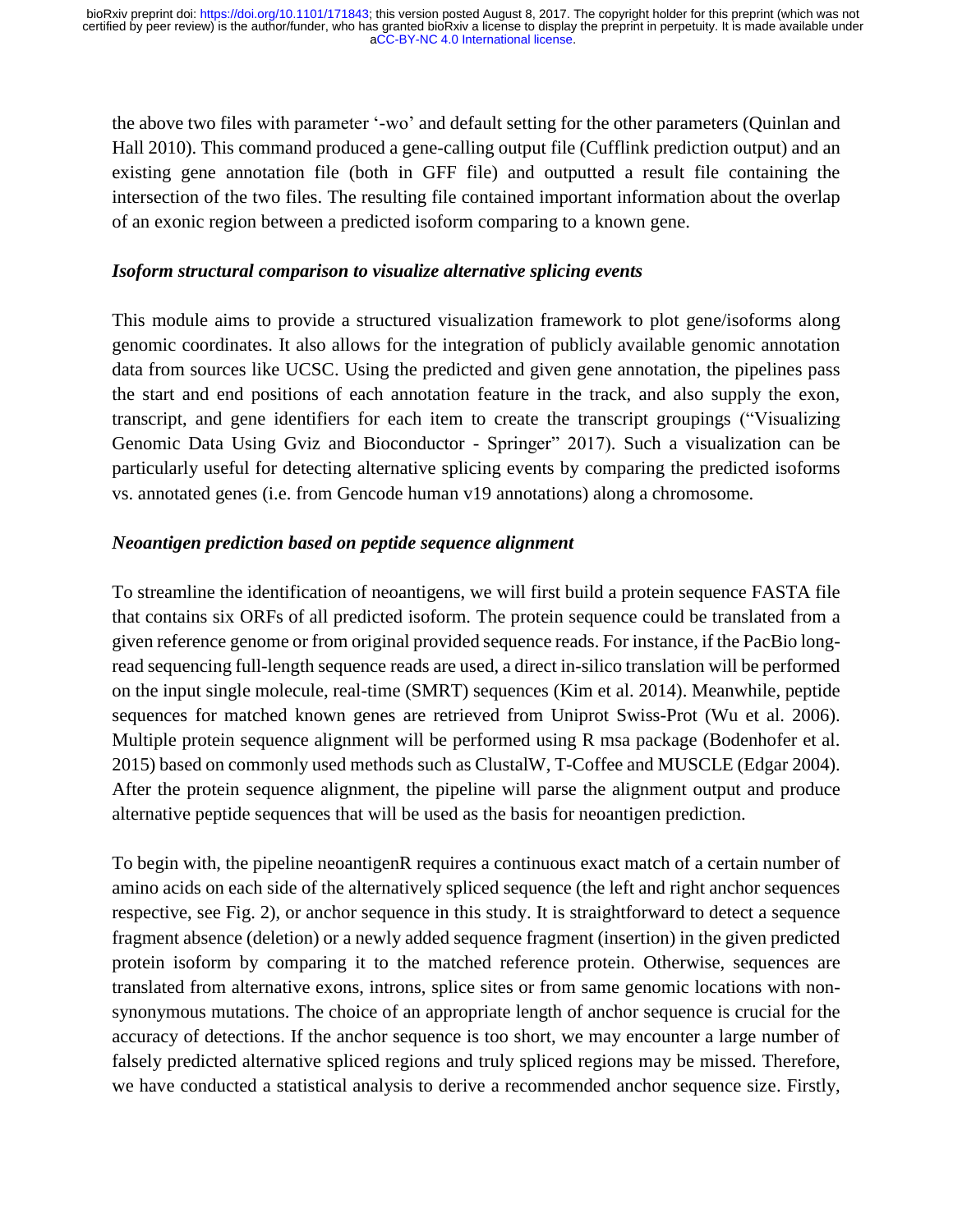we compute the probability of obtaining a match between one or more peptides of length SP amino acids from a query protein of length L random amino acids and a database of length D (DP random peptides of length SP was calculated as follows) (Silvanovich et al. 2006).

 $NO = 20^{SP}$ , the number of possible unique short peptides of length SP.

 $ND = D-SP + 1$ , the number of short peptides in a database protein.

The probability of an arbitrary peptide of length SP is same as query sequence is:  $1/20^{SP}$ 

The probability of an arbitrary peptide of length SP is different from query sequence is:  $(20^{SP}-1)$ /  $20^{SP}$ 

The probability of a given short peptide is not in the database sequences = The probability of drawing ND peptides of length SP from database sequence with no match:  $DP=[(20^{SP}-1)/20^{SP}]^{ND}$ the probability of a given short peptide occurring at least once in the database sequences  $OP = 1 DP= 1 - [(20^{SP}-1) / 20^{SP}]^{ND}$ 

Based on the above scenarios, the chance of observing a given 10 amino acid sequence peptides at least once in a human protein sequence (average protein sequence length is 480 amino acids) is approximately QP =  $1 - DP = 1 - [(20^{10}-1)/20^{10}]^{471} \sim 0$ , even if we search a 10 amino acid sequence in the entire human protein database  $(480x20,000)=1-DP=1-[(20<sup>10</sup>-1)/20<sup>10</sup>]^{9600000}<1 (0.99999999)$ <sup>9600000</sup><1-0.99=0.01. Therefore, the choice of an anchor size of 10 amino acids is sufficient to maintain the uniqueness of sequence match.

After choosing the proper anchor sequence length, neoantigenR performs string extraction to identify putative novel peptide sequence segments mainly at frame-retaining translation in three categories: insertion, deletion and alternative sequence (Fig. 2.) using the following steps: (1) for each input peptide sequence, a vector or an object from the AAStringSet aligns it with each of the annotated isoform sequence of the matching protein; (2) the alignment is performed by R function 'msa' with default parameters; (3) the alignment result is converted to a string of alignment identity for each amino acid using R function msaConvert; (4) a final alignment matrix is composed by translating the alignment identity using the rule: (a) if an exact match is found, a value of 0 will be reported; (b) if an insertion is found, a value of 1 will be reported; (c) if a deletion is found, a value of -1 will be reported; (d) if a mismatch is found, a value of 2 will be reported (Fig. 2).

# *Neoantigen binding affinity by epitope prediction software*

Numerous allele-specific epitope prediction software tools were published in characterizing the binding affinity of neoantigen binding to major histocompatibility complex (MHC). It's not common to know HLA (human leukocyte antigen) class I haplotype of a patient, yet the epitope binding affinity prediction is achieved by using all known HLA in this study with software tool netMHC (Fig. 3).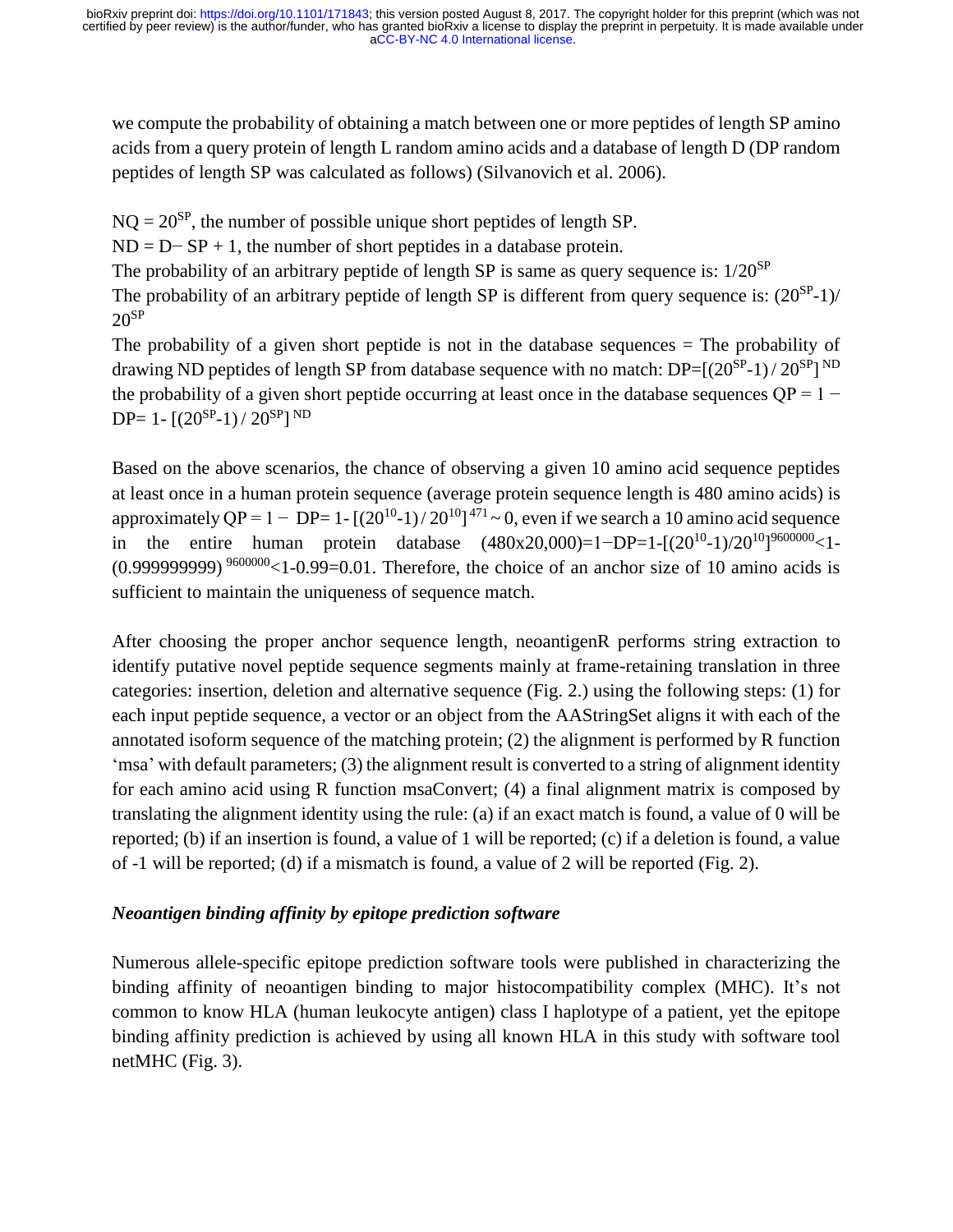[aCC-BY-NC 4.0 International license.](http://creativecommons.org/licenses/by-nc/4.0/) certified by peer review) is the author/funder, who has granted bioRxiv a license to display the preprint in perpetuity. It is made available under bioRxiv preprint doi: [https://doi.org/10.1101/171843;](https://doi.org/10.1101/171843) this version posted August 8, 2017. The copyright holder for this preprint (which was not

#### **Dataset**

A dataset containing the full-length whole transcriptome from three diverse human tissues (brain and liver) was directly downloaded from the Pacific Biosciences (PacBio) official website (http://datasets.pacb.com.s3.amazonaws.com/2014/Iso-seq\_Human\_Tissues/list.html). This dataset is ideal for exploring differential alternative splicing events.

#### **Results**

Fig. 4 indicated the flow of raw sequences read to neoantigens as the dataset run through our pipeline. Initially, the brain long-read sequencing data contained 10289 SMRT reads which are mapped to 7819 genes (Fig. 4). After protein sequence alignment with reference protein database such as the Uniprot Swiss-Prot reviewed proteins, which have been carefully curated and manually reviewed. We identified a total of 712 (553 unique) neoepitopes. As our method relied on a canonical protein sequence database for neoepitope discovery, some of our identified neoepitopes could be found in predicted, un-curated protein database. Users may address this shortcoming by using a comprehensive protein sequence database (a significant increase of running time will be expected), or performing the NCBI protein search to remove the false neoepitope predictions that exist in database of interest from predicted isoforms. Overall, in this dataset, we found that 283 (51.1%) of the predicted neoepitopes appearing in existing computational predictions or uncurated database other than Uniprot Swiss-Prot database. Users still have the flexibility to reconsider these neoepitopes since they are not shown in any protein sequences from reviewed and curated database such as swiss-uniprot. Nevertheless, after removing these 283 'neoepitopes', 270 unannotated and novel neoepitopes were used as candidates for subsequent neoantigen identification. Among these peptides, more than half of them are translated from alternative splicing with exon skipping or alternative 5'/3' sites. These 270 neoepitopes were uploaded to netMHC with default parameters. Overall, we identified 86 neoantigens with high binding affinity to existing HLA types, and 322 neoantigens with relatively weak binding affinity. In fact, multiple strong and/or weak binding neoantigens could be reported in a single neoepitope because each neoantigen is different from each other only by a single amino acid (Fig. 4).

To give a systematic demonstration of the discovery of neoantigens from scratch, we showed an example from the initial mapping of SMRT read sequence to the identification of neoantigen on by gene PITPNM1. The gene prediction file indicated PITPNM1 has an alternative spliced event by skipping several exons when compared with the canonical gene (Fig. 5). In addition, the protein sequence search in the existing database didn't find any exact match for the new isoform-specific protein sequence. The in-silico protein translation illustrated an in-frame deletion resulting in a significantly truncated protein (Fig. 6). The new truncated protein contained a new sequence fragment that was formed by joining the two portions of the protein sequence previously separated by the deleted sequence (Fig. 7). The neoepitope was subsequently sliced into a sliding window of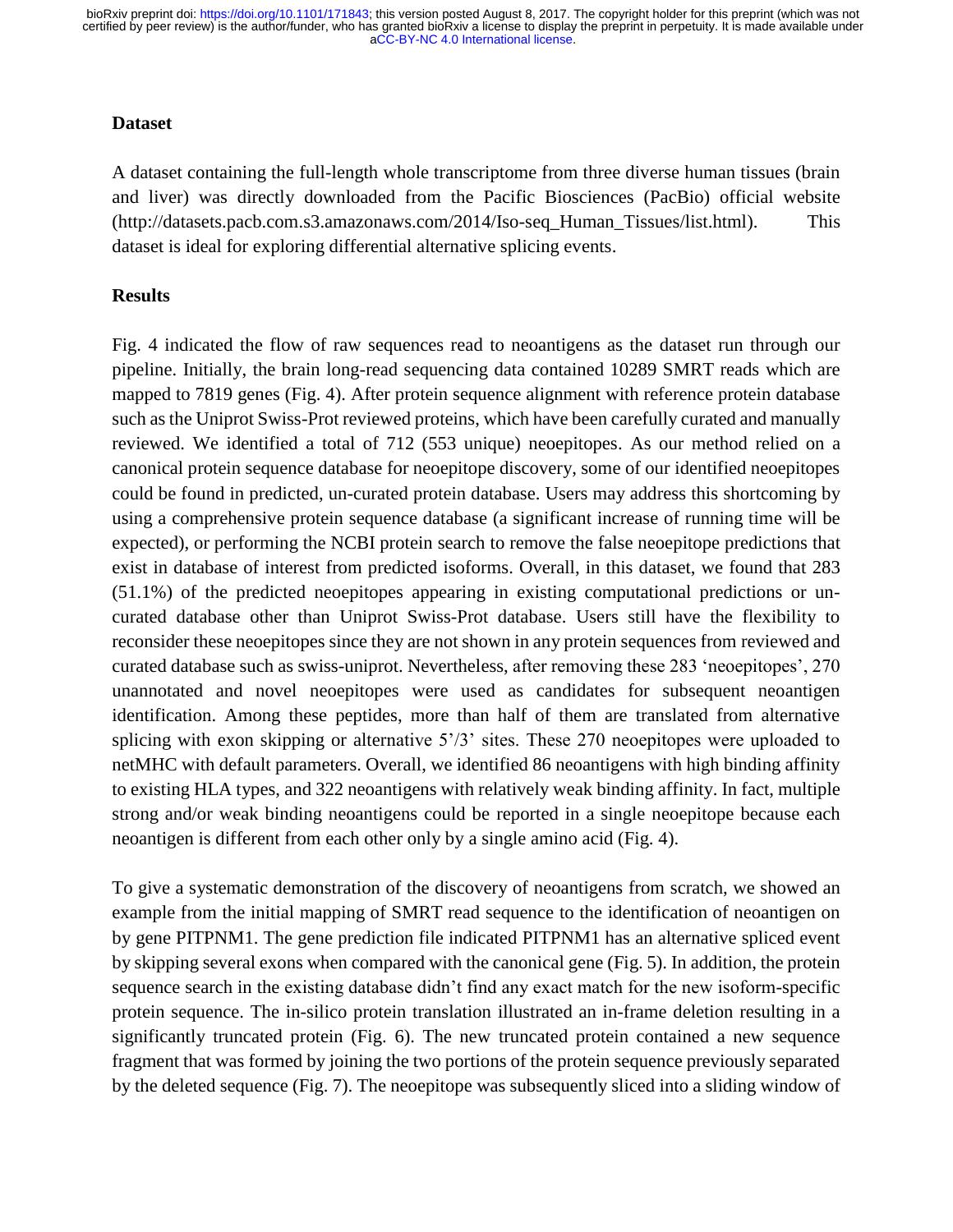10 amino acid fragments and processed by netMHC for binding affinity prediction. Results showed a unique neoantigen candidate sequence with a strong binding affinity to HLA-A0201.

A similar analysis was performed on the liver sample (the input alignment file is about half the size of the brain sample) with a total of 336 (245 unique) sample-specific isoforms neoepitopes. Only 13 neoepitopes were shared between the liver sample and the brain sample, indicating that the alternative splicing is typically tissue-specific and is closely regulated by developmental stage and pathological conditions. The study of the tissue specific alternative splicing is thus important for the characterization of mutation burden and novel neoepitopes that may trigger adaptive immune response. As evidenced in table 1, there is a multitude of epitopes reported by neoantigenR. As mentioned earlier, for the demonstration of this workflow, structural changes such as insertion, deletion and amino acid changes resulting from only missense mutations were considered for final analysis. As the last part of our local pipeline, NetMHC v3.4 was used as the epitope prediction software to generate HLA class I restricted epitopes from our peptide epitope precursors. Using neoantigenR and netMHC (with default binding affinity cutoff), we were able to produce a greater list of high affinity HLA class I binding neoantigen candidates for future experimental validation. Essentially, there are 408 neoantigens reported by NetMHC v3.4 from 71 genes (see table 1).

Overall, neoantigenR used a sophisticated algorithm to retain high-quality sequence variations that would otherwise be challenging to produce peptide epitope precursors from the enormous searching domain of sequence anomalies using high-throughput sequencing data. By implementing the neoantigenR, we were able to rapidly assemble both genomic anomalies and single amino acid changes of potentially immunogenic neoepitopes within the landscape of all neoepitopes. We have demonstrated that it is possible to uncover essential splicing aberrance and genomic abnormalies by expanding the focus from somatic point mutations (pVAC-Seq) to the entire neoantigen landscape.

## **Discussion**

Our pipeline enables a one-stop prediction of disease-specific alternative spliced neoepitopes that could be used to directly screen for neoantigens in the future. This approach allows us to evaluate tumor-specific epitopes in a wide range of sequencing technologies such as short-read or long-read sequencing. High-throughput sequencing produces an enormous amount of DNA sequences that harbor point mutations, sequence insertions, fragment deletions, and alternative usage of exons (Hundal et al. 2016). It can be challenging to identify the best set of potential tumor-specific immunogenic neoantigens for cancer precision treatment and vaccine design. Altered proteins with unique amino acid sequences caused by changes to DNA may lead to various diseases including cancer. If properly presented by the immune system, these altered peptide sequences may elicit immune responses such as T-cell recognition, following protein degradation and major histocompatibility complex binding.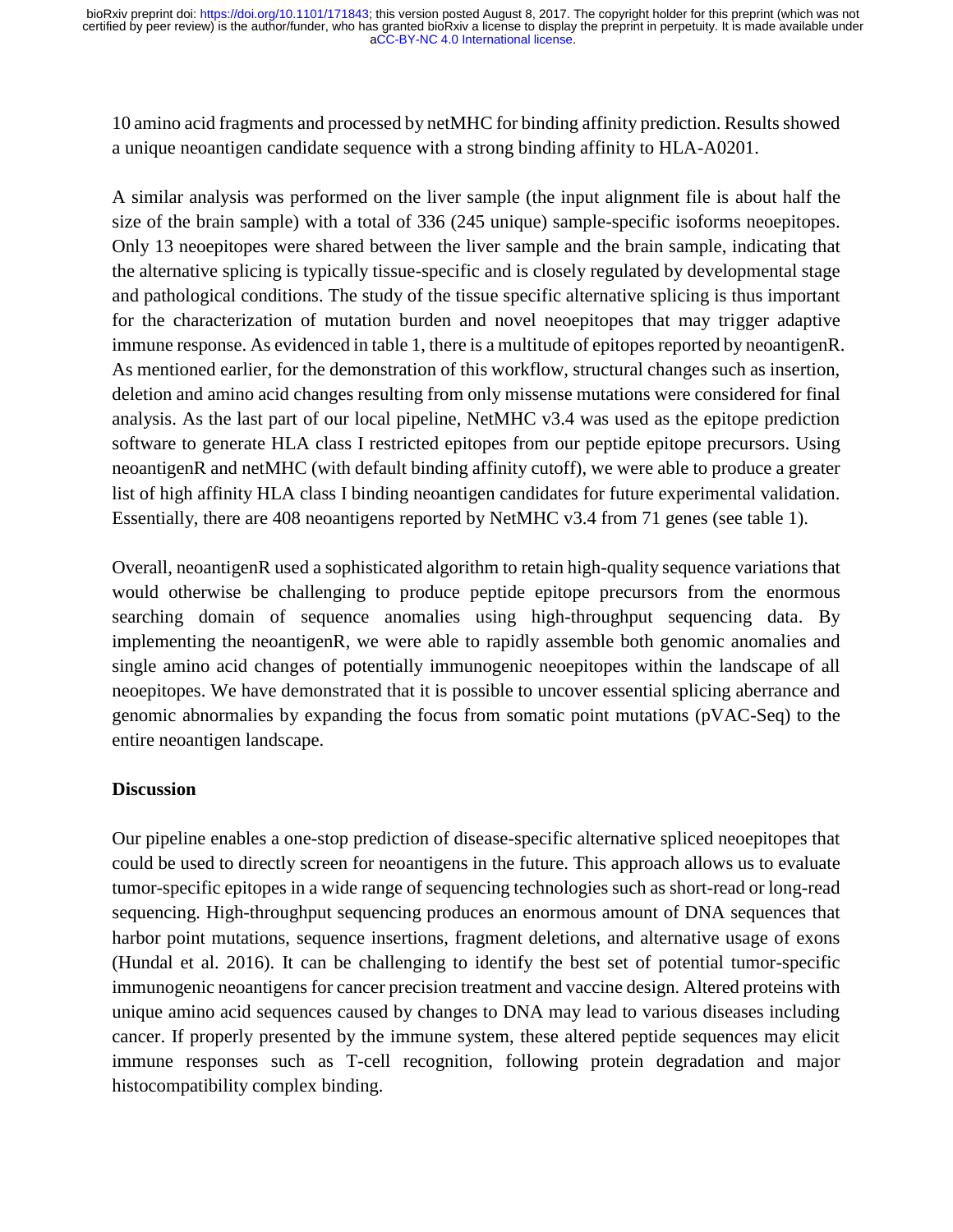In the last few years, the development of high throughput sequencing technology coupled with computational data analysis enables an in-silico identification unique to tumor peptide sequences ("Neoantigen Discovery in Human Cancers : The Cancer Journal" 2017). The neoantigens detected in cancer when comparing with matched normal samples could serve as a precursor to designing a personalized cancer vaccine. The overall neoantigen load could also be used to indicate the biomarkers for cancer immunotherapy treatment. It has long been established that these neoantigens could be derived from transcripts' high-throughput sequencing data. In RNA-Seq transcriptome data, it is common to observe thousands of alternative isoforms sequence that are novel transcribed regions or variants of existing genes, however, the majority of these isoforms will result in significantly truncated proteins or sequences interrupted by many stop codons when performing in-silico translation. It is essential to survey the fraction of these isoforms that will produce peptide sequences highly similar to reference proteins with meaningful sequence alternations, but it is a laborious process to screen and predict neoantigens from sequencing data. Overall, neoantigenR will assist in identifying antibodies for personalized high precision cancer vaccines.

## **Reference**

- "Assessment of Highly Complex Alternative Splicing of Neurexins Performed with SMRT Sequencing." 2014. *Pacific Biosciences*. March 19. http://www.pacb.com/blog/assessment-of-highly-complex/.
- Bodenhofer, Ulrich, Enrico Bonatesta, Christoph Horejš-Kainrath, and Sepp Hochreiter. 2015. "Msa: An R Package for Multiple Sequence Alignment." *Bioinformatics* 31 (24): 3997– 99. doi:10.1093/bioinformatics/btv494.
- Cho, Hyunghoon, Joe Davis, Xin Li, Kevin S. Smith, Alexis Battle, and Stephen B. Montgomery. 2014. "High-Resolution Transcriptome Analysis with Long-Read RNA Sequencing." *PLOS ONE* 9 (9): e108095. doi:10.1371/journal.pone.0108095.
- Duarte, Angelo, Artur T. L. Queiroz, Rafael Tosta, Augusto M. Carvalho, Carlos Henrique Barbosa, Maria Bellio, Camila I. de Oliveira, and Manoel Barral-Netto. 2015. "Prediction of CD8+ Epitopes in Leishmania Braziliensis Proteins Using EPIBOT: In Silico Search and In Vivo Validation." *PLOS ONE* 10 (4): e0124786. doi:10.1371/journal.pone.0124786.
- Edgar, Robert C. 2004. "MUSCLE: Multiple Sequence Alignment with High Accuracy and High Throughput." *Nucleic Acids Research* 32 (5): 1792–97. doi:10.1093/nar/gkh340.
- Feldhahn, Magdalena, Philipp Thiel, Mathias M. Schuler, Nina Hillen, Stefan Stevanović, Hans-Georg Rammensee, and Oliver Kohlbacher. 2008. "EpiToolKit—a Web Server for Computational Immunomics." *Nucleic Acids Research* 36 (Web Server issue): W519–22. doi:10.1093/nar/gkn229.
- Furney, Simon J., Malin Pedersen, David Gentien, Amaury G. Dumont, Audrey Rapinat, Laurence Desjardins, Samra Turajlic, et al. 2013. "SF3B1 Mutations Are Associated with Alternative Splicing in Uveal Melanoma." *Cancer Discovery* 3 (10): 1122–29. doi:10.1158/2159-8290.CD-13-0330.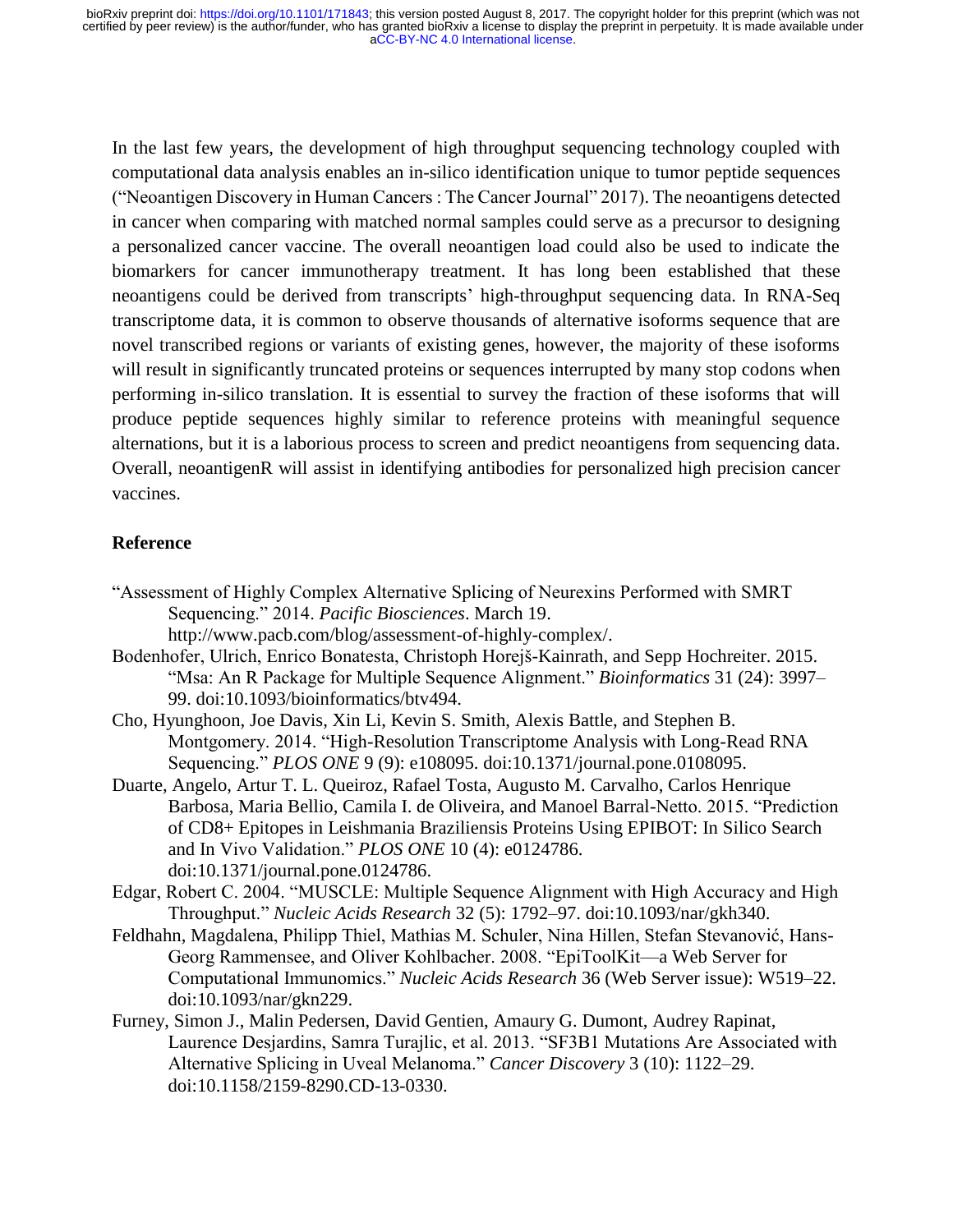- Hundal, Jasreet, Beatriz M. Carreno, Allegra A. Petti, Gerald P. Linette, Obi L. Griffith, Elaine R. Mardis, and Malachi Griffith. 2016. "pVAC-Seq: A Genome-Guided in Silico Approach to Identifying Tumor Neoantigens." *Genome Medicine* 8: 11. doi:10.1186/s13073-016-0264-5.
- Kim, Kristi E., Paul Peluso, Primo Babayan, P. Jane Yeadon, Charles Yu, William W. Fisher, Chen-Shan Chin, et al. 2014. "Long-Read, Whole-Genome Shotgun Sequence Data for Five Model Organisms." *Scientific Data* 1 (November): 140045. doi:10.1038/sdata.2014.45.
- Langmead, Ben, and Steven L. Salzberg. 2012. "Fast Gapped-Read Alignment with Bowtie 2." *Nature Methods* 9 (4): 357–59. doi:10.1038/nmeth.1923.
- "Neoantigen Discovery in Human Cancers : The Cancer Journal." 2017. Accessed May 8. http://journals.lww.com/journalppo/Abstract/2017/03000/Neoantigen\_Discovery\_in\_Hu man Cancers.6.aspx.
- Nielsen, Morten, and Massimo Andreatta. 2016. "NetMHCpan-3.0; Improved Prediction of Binding to MHC Class I Molecules Integrating Information from Multiple Receptor and Peptide Length Datasets." *Genome Medicine* 8: 33. doi:10.1186/s13073-016-0288-x.
- Quinlan, Aaron R., and Ira M. Hall. 2010. "BEDTools: A Flexible Suite of Utilities for Comparing Genomic Features." *Bioinformatics (Oxford, England)* 26 (6): 841–42. doi:10.1093/bioinformatics/btq033.
- Schumacher, Ton N., and Robert D. Schreiber. 2015. "Neoantigens in Cancer Immunotherapy." *Science* 348 (6230): 69–74. doi:10.1126/science.aaa4971.
- Silvanovich, Andre, Margaret A. Nemeth, Ping Song, Rod Herman, Laura Tagliani, and Gary A. Bannon. 2006. "The Value of Short Amino Acid Sequence Matches for Prediction of Protein Allergenicity." *Toxicological Sciences* 90 (1): 252–58. doi:10.1093/toxsci/kfj068.
- Sveen, A., S. Kilpinen, A. Ruusulehto, R. A. Lothe, and R. I. Skotheim. 2016. "Aberrant RNA Splicing in Cancer; Expression Changes and Driver Mutations of Splicing Factor Genes." *Oncogene* 35 (19): 2413–27. doi:10.1038/onc.2015.318.
- Tang, Shaojun, Martin Hemberg, Ertugrul Cansizoglu, Stephane Belin, Kenneth Kosik, Gabriel Kreiman, Hanno Steen, and Judith Steen. 2016. "F-Divergence Cutoff Index to Simultaneously Identify Differential Expression in the Integrated Transcriptome and Proteome." *Nucleic Acids Research* 44 (10): e97. doi:10.1093/nar/gkw157.
- Tazi, Jamal, Nadia Bakkour, and Stefan Stamm. 2009. "Alternative Splicing and Disease." *Biochimica et Biophysica Acta (BBA) - Molecular Basis of Disease* 1792 (1): 14–26. doi:10.1016/j.bbadis.2008.09.017.
- "The Problem with Neoantigen Prediction." 2017. *Nature Biotechnology* 35 (2): 97–97. doi:10.1038/nbt.3800.
- Tilgner, Hagen, Fereshteh Jahanbani, Tim Blauwkamp, Ali Moshrefi, Erich Jaeger, Feng Chen, Itamar Harel, Carlos D Bustamante, Morten Rasmussen, and Michael P Snyder. 2015. "Comprehensive Transcriptome Analysis Using Synthetic Long-Read Sequencing Reveals Molecular Co-Association of Distant Splicing Events." *Nature Biotechnology* 33 (7): 736–42. doi:10.1038/nbt.3242.
- Trapnell, Cole, Brian A. Williams, Geo Pertea, Ali Mortazavi, Gordon Kwan, Marijke J. van Baren, Steven L. Salzberg, Barbara J. Wold, and Lior Pachter. 2010. "Transcript Assembly and Quantification by RNA-Seq Reveals Unannotated Transcripts and Isoform Switching during Cell Differentiation." *Nature Biotechnology* 28 (5): 511–15. doi:10.1038/nbt.1621.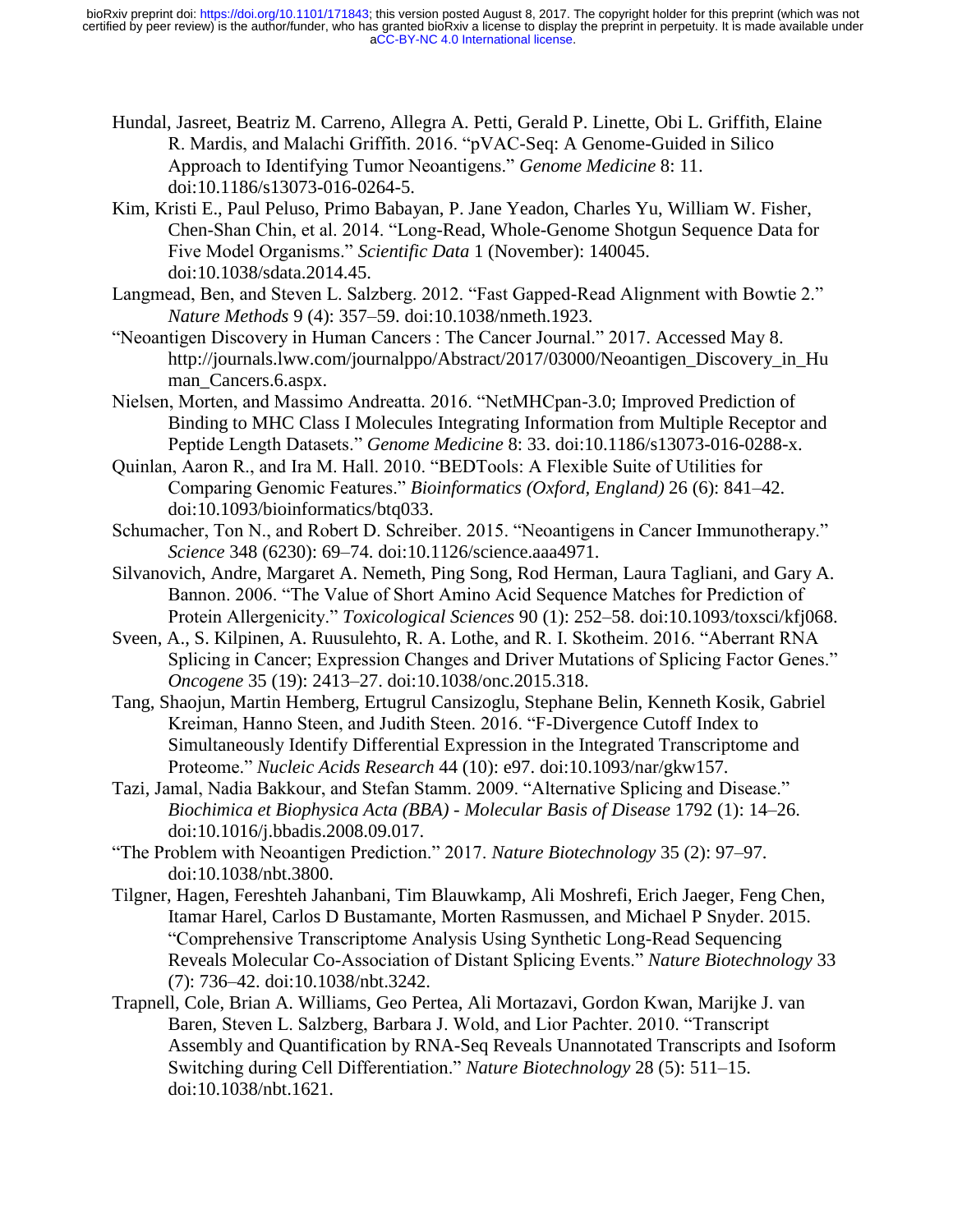[aCC-BY-NC 4.0 International license.](http://creativecommons.org/licenses/by-nc/4.0/) certified by peer review) is the author/funder, who has granted bioRxiv a license to display the preprint in perpetuity. It is made available under bioRxiv preprint doi: [https://doi.org/10.1101/171843;](https://doi.org/10.1101/171843) this version posted August 8, 2017. The copyright holder for this preprint (which was not

- Treutlein, Barbara, Ozgun Gokce, Stephen R. Quake, and Thomas C. Südhof. 2014. "Cartography of Neurexin Alternative Splicing Mapped by Single-Molecule Long-Read mRNA Sequencing." *Proceedings of the National Academy of Sciences of the United States of America* 111 (13): E1291–99. doi:10.1073/pnas.1403244111.
- "Tumor Neoantigens in Personalized Cancer Immunotherapy." 2017. *ASCO-SITC Clinical Immuno-Oncology Symposium*. February 13. http://immunosym.org/daily-news/tumorneoantigens-personalized-cancer-immunotherapy.
- "Visualizing Genomic Data Using Gviz and Bioconductor Springer." 2017. Accessed May 8. http://link.springer.com/protocol/10.1007%2F978-1-4939-3578-9\_16.
- Wu, Cathy H., Rolf Apweiler, Amos Bairoch, Darren A. Natale, Winona C. Barker, Brigitte Boeckmann, Serenella Ferro, et al. 2006. "The Universal Protein Resource (UniProt): An Expanding Universe of Protein Information." *Nucleic Acids Research* 34 (Database issue): D187–91. doi:10.1093/nar/gkj161.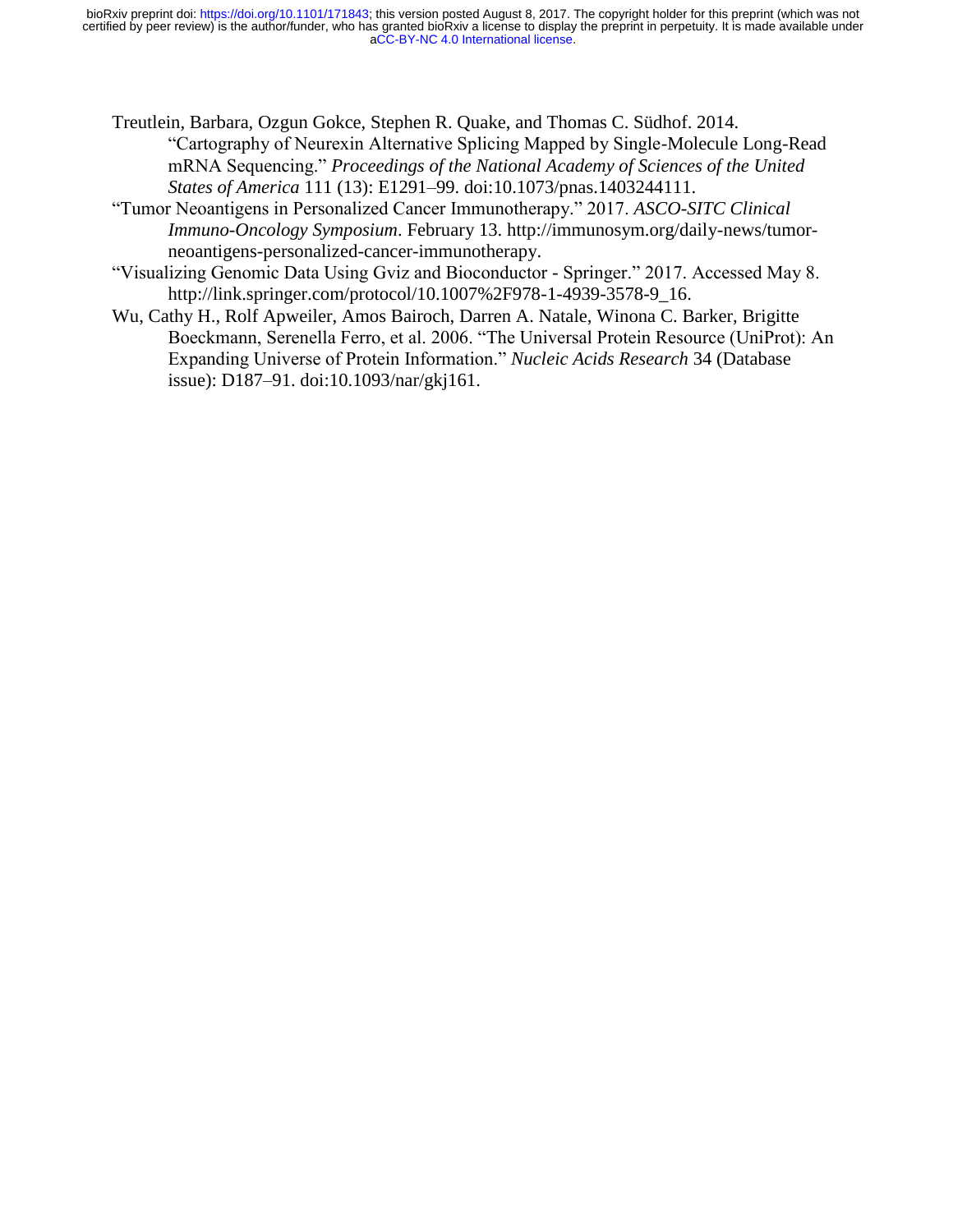Fig. 1 Flowchart of the discovery of novel peptides from alternative splicing in neoantigeR: This figures illustrates the methodology for neoantigenR pipeline construction. After proper preparation of input files, the predicted transcripts are translated and compared with canonical protein sequence for the identification of alternatively spliced peptides as the neoantigen candidates.



#### **Isoform structural comparison:**

Visualize alternative splicing events along the chromosome by aligning with given annotated genes (i.e. from Gencode GFF file)

**Neoantigen prediction based on peptide sequence alignment** Performs string extraction to identify putative novel peptide sequence segments mainly at frameretaining translation in three categories: insertion, deletion and alternative sequence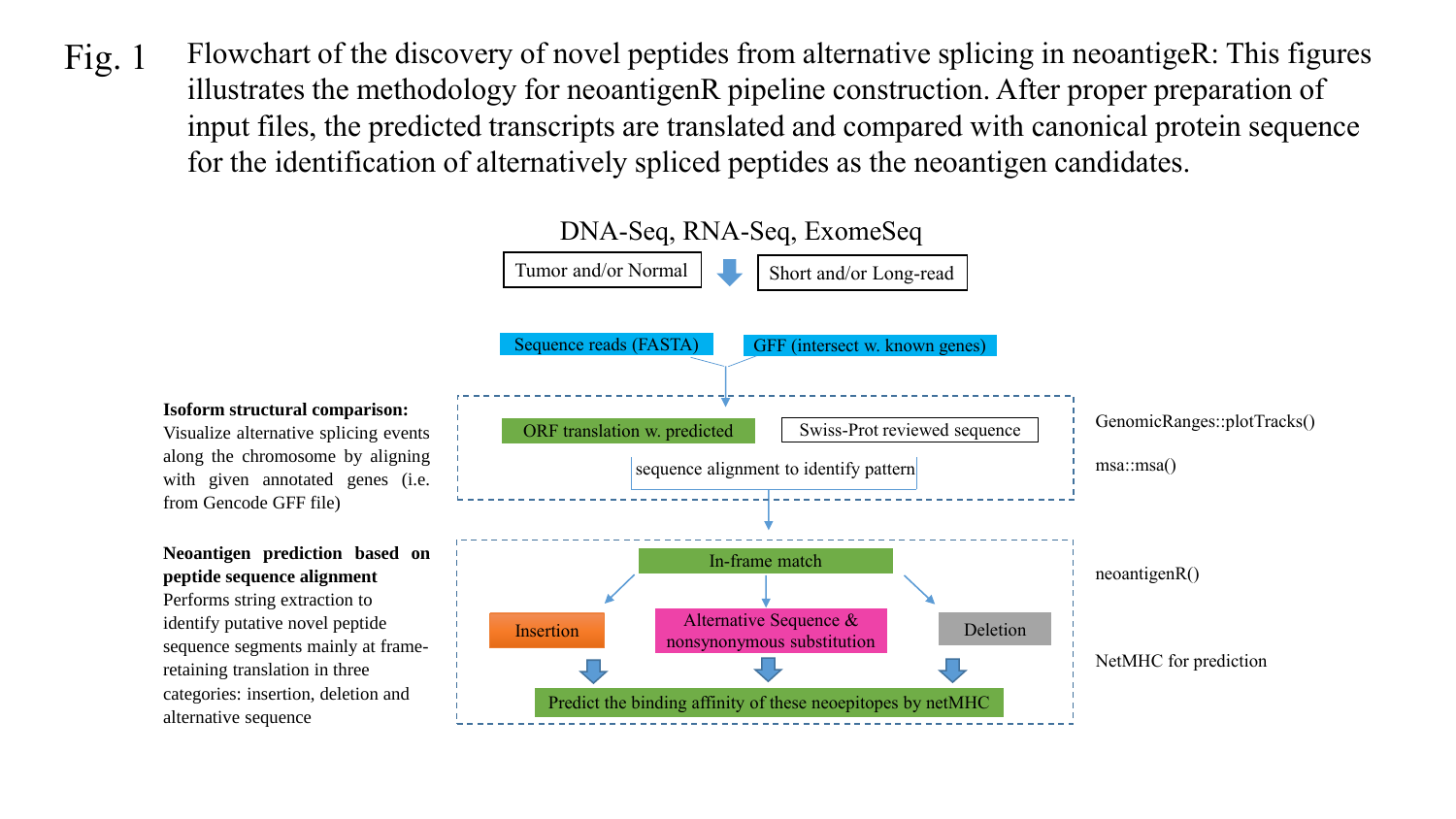The protein sequencing alignment algorithm: sequences translated from predicted genes are aligned with reference protein database or protein sequence from matched normal samples. Protein sequences containing mismatched peptide sequence, deletions and insertions are identified assuming that there are continuous exact matches in both flanking regions. Fig. 2

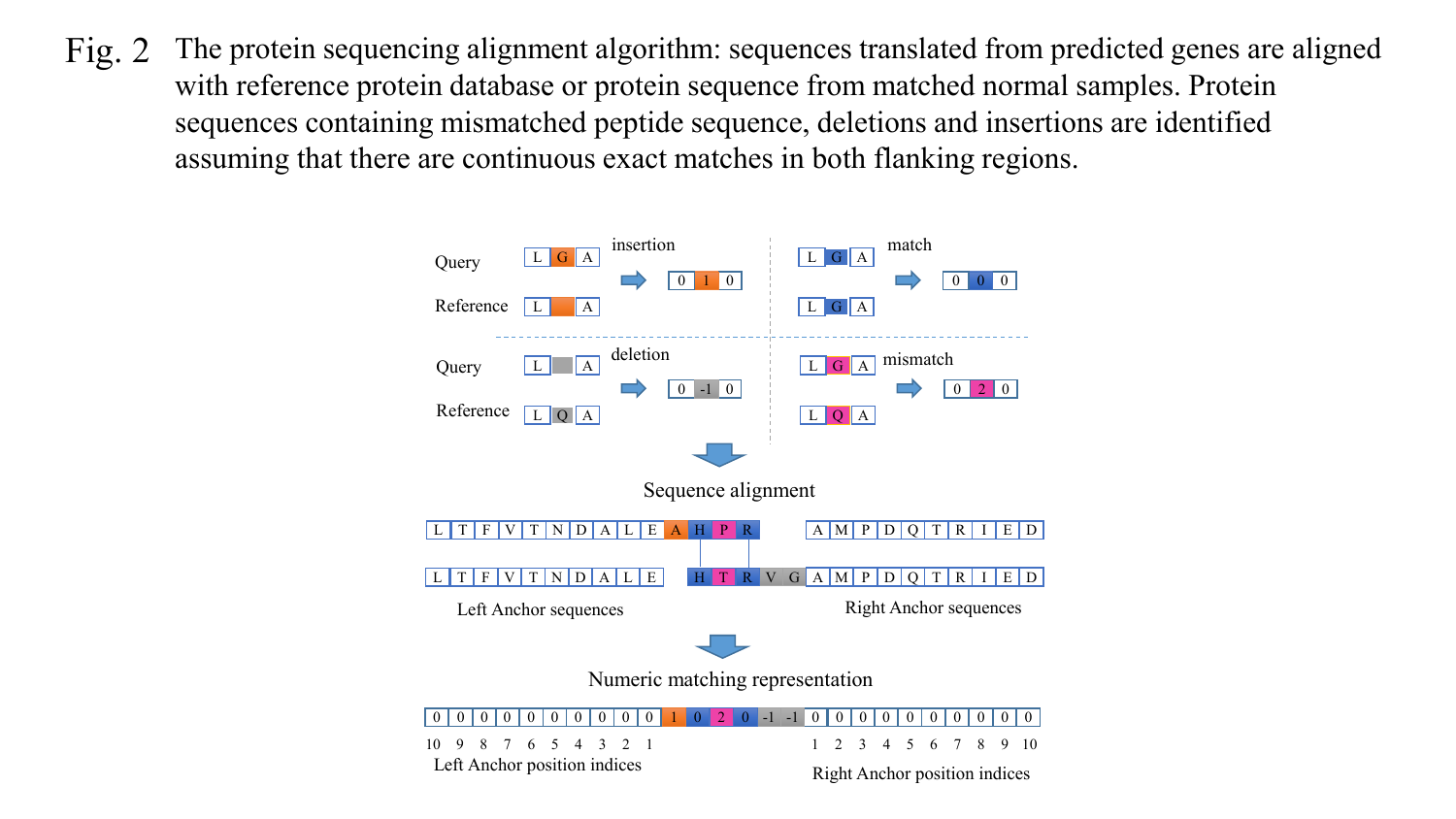Generation of putative neoantigen precursor candidates from the peptides with sequence abnormalities: given a peptide with mismatched, insertions and deletions after protein sequence alignment, a list of peptides of length 11 amino acids were generated. Each of the neoantigen candidate peptide carries at least one amino acid from the alternative sequence (in color). Fig. 3

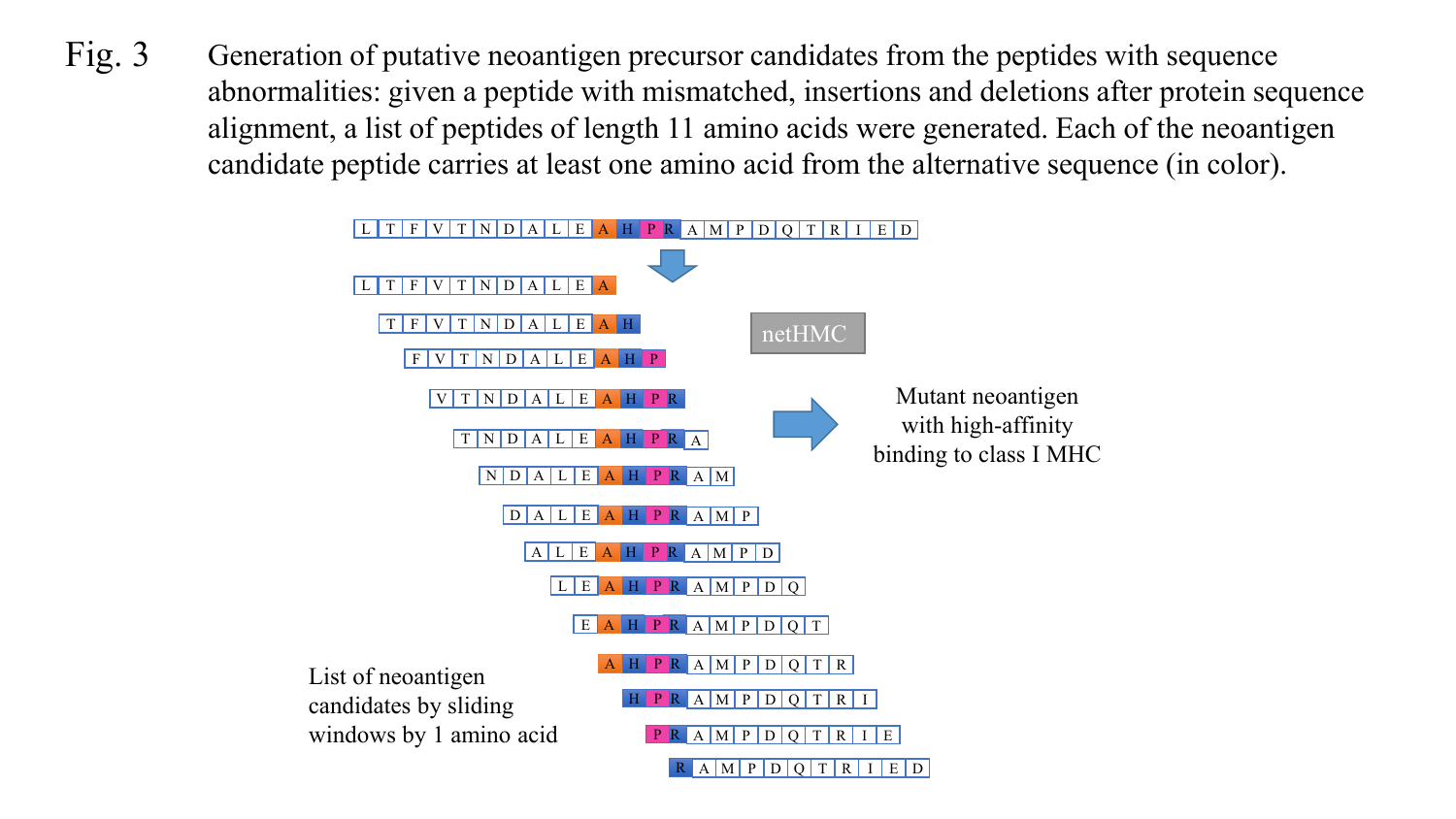Flowchart of the identification of neoantigens using neoantigeR: using the PacBio's public long read sequencing dataset generated from brain sample, we have shown that a set of 270 peptides are potential neoantigens out of the 10289 SMRT long reads. Binding affinity results from neoantigen prediction tool netMHC showed us that 321 candidate neoantigens have strong binding scores. Fig.  $4$ 

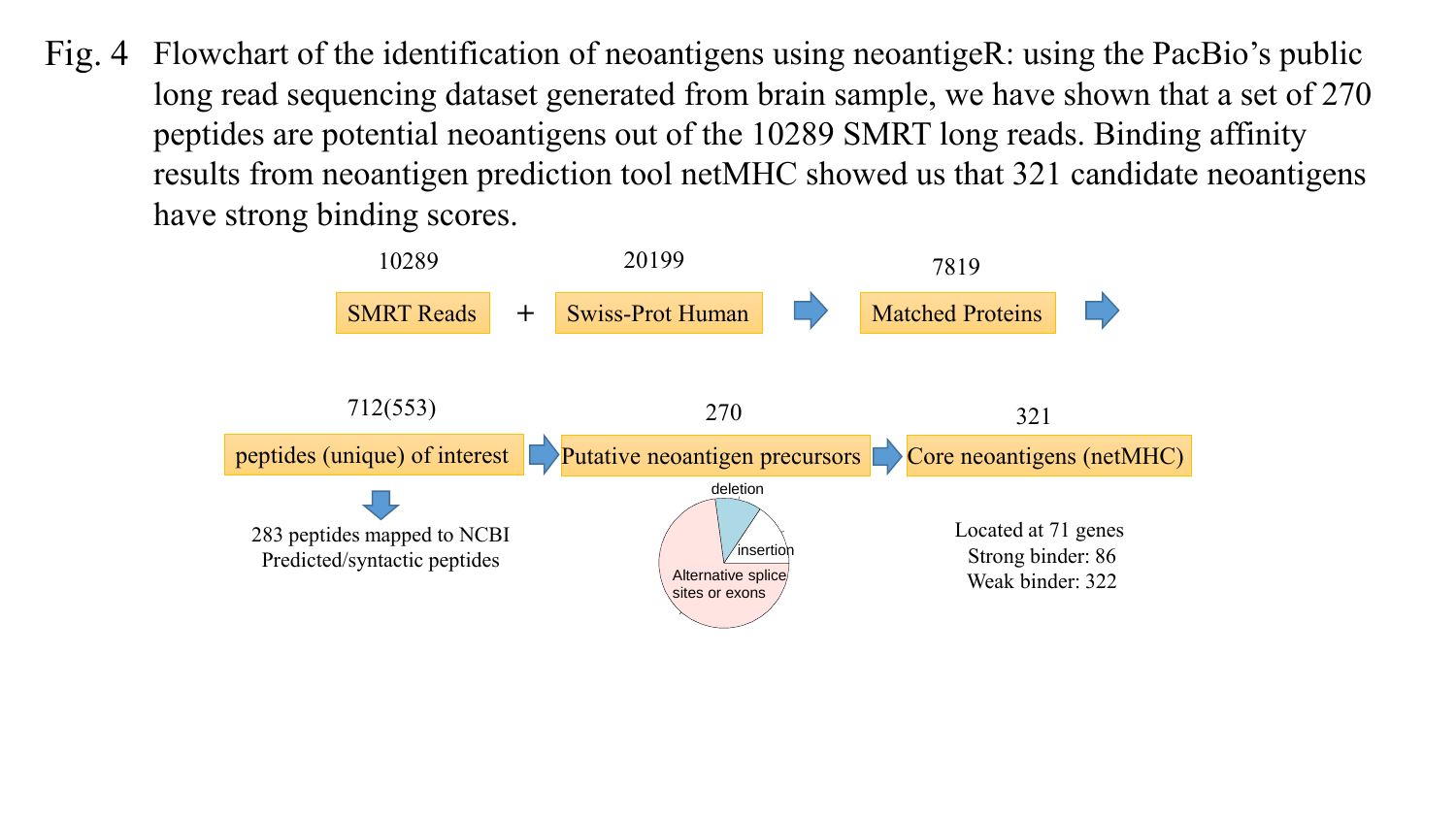Exon skipping and alternative 3' site resulting in a truncated protein in PITPUM1 gene. a. this table showed the exon coordinates of the predicted PacBio transcript and the matching protein PITPNM1 (green color indicates the alternative 3' site and purple indicates the skipeed exons. b. illustration of the skipped and alternative spliced exons. c. NCBI BLASTP confirmed that there is a novel protein isoforms. Fig. 5







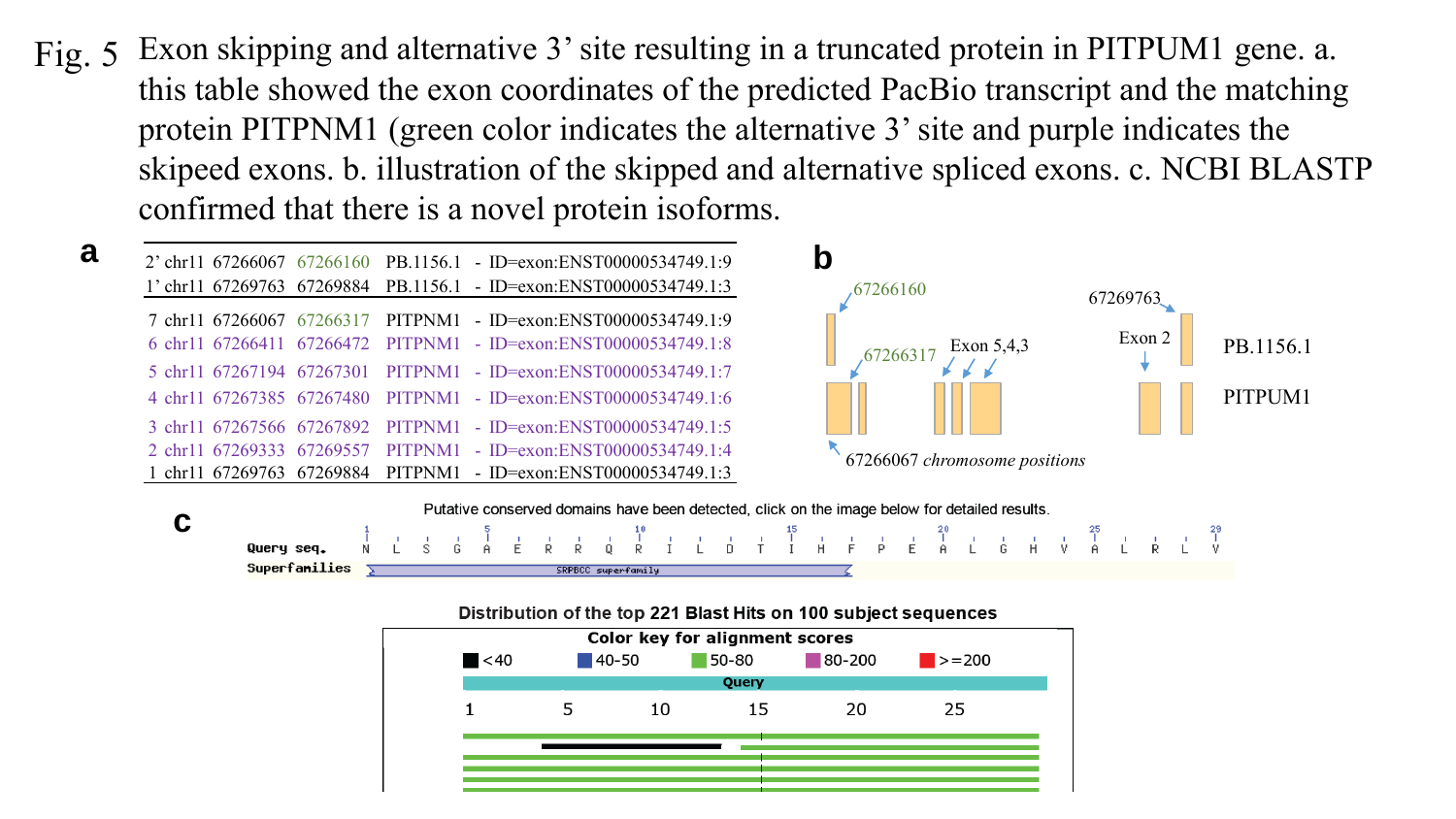Fig. 6 Exon skipping and alternative 3' site resulting in a truncated protein PITPNM1. a.neoantigenR automatically produces the graphical gene tracks and the comparison of disease vs normal (or reference genes). b. the alternative 3'site and exon skipping generated an in-frame deletion.

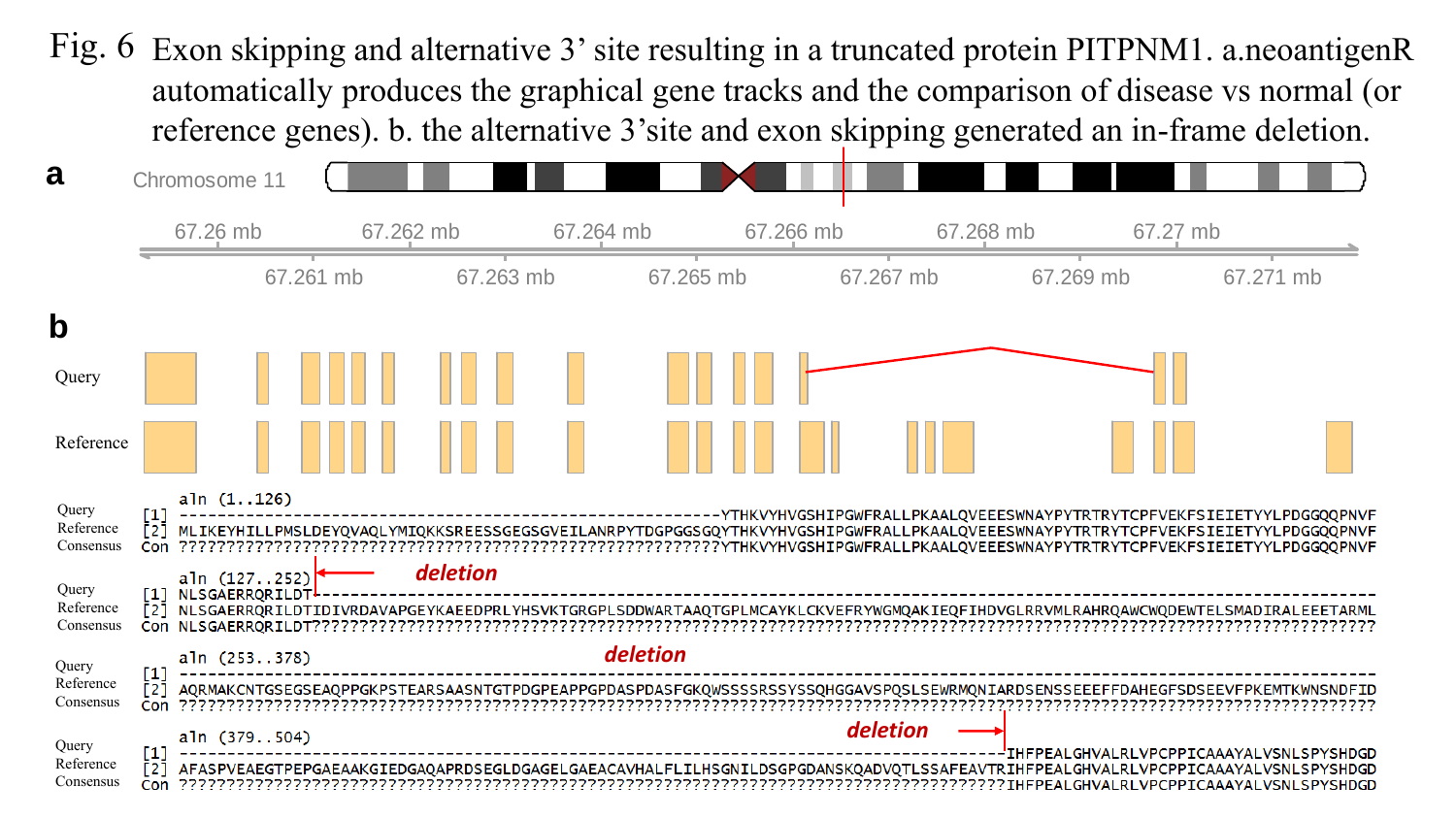Fig. 7 Detection of a putative neoantigen in the alternative isofroms of gene PITPUM1. The alternative truncated protein shown in Figure 6 lead to the generation of a new sequence fragment (the concatenation of flanking regions surrounding the deletion). Among the putative neoantigen candidates, one of them has a strong binding score with MHC indicating a large probability of being a neoantigen.

| New isoform with deletion |     |                    | RRQRILDTIHFPEALGHVA |                   |                   | netMHC binding affinity prediction |                  |                   |             |          |           |  |
|---------------------------|-----|--------------------|---------------------|-------------------|-------------------|------------------------------------|------------------|-------------------|-------------|----------|-----------|--|
|                           |     |                    |                     |                   |                   |                                    |                  | $1 -$             | Affinity    | %Rank    |           |  |
|                           |     |                    |                     |                   |                   | pos                                | <b>HLA</b>       | iCore             | log50k(aff) | (nM)     | BindLevel |  |
| RRQRILDT - IHFPEALGHVA    |     |                    |                     | <b>RRQRILDTIH</b> |                   |                                    | <b>HLA-A0201</b> | <b>RRQRILDTI</b>  | 0.036       | 33849.23 | 60        |  |
| <b>RRQRILDT</b>           |     | <b>IHFPEALGHVA</b> |                     | <b>RQRILDTIHF</b> |                   | 2                                  | <b>HLA-A0201</b> | <b>RQRILDTIHF</b> | 0.094       | 18016.06 | 25        |  |
|                           |     |                    |                     | <b>QRILDTIHFP</b> |                   | 3                                  | <b>HLA-A0201</b> | <b>RILDTIHFP</b>  | 0.111       | 15083.19 | 21        |  |
|                           | ⇙   |                    |                     | <b>RILDTIHFPE</b> |                   | 4                                  | <b>HLA-A0201</b> | <b>RILDTIHFPE</b> | 0.14        | 10990.57 | 16        |  |
| <b>PIVRDAVAPGE</b>        |     |                    |                     | <b>ILDTIHFPEA</b> |                   | 5                                  | <b>HLA-A0201</b> | <b>ILDTIHFPEA</b> | 0.566       | 108.98   | 1.1       |  |
|                           | ய   | deletions          |                     | <b>LDTIHFPEAL</b> |                   | 6                                  | <b>HLA-A0201</b> | LDTIHFPEAL        | 0.184       | 6800.58  | 12        |  |
|                           |     |                    |                     | <b>DTIHFPEALG</b> |                   |                                    | <b>HLA-A0201</b> | <b>DTIHFPEAL</b>  | 0.042       | 31669.11 | 55        |  |
|                           | SSA |                    |                     | <b>TIHFPEALGH</b> |                   | 8                                  | <b>HLA-A0201</b> | <b>TIHFPEALGH</b> | 0.042       | 31659.86 | 55        |  |
|                           |     |                    |                     |                   | <b>IHFPEALGHV</b> | 8                                  | <b>HLA-A0201</b> | <b>IHFPEALGHV</b> | 0.113       | 14782.68 | 21        |  |
| ADVE                      |     |                    |                     |                   | <b>HFPEALGHVA</b> | 10                                 | <b>HLA-A0201</b> | <b>HFPEALGHVA</b> | 0.05        | 29210.83 | 45        |  |
|                           |     |                    |                     |                   |                   |                                    |                  |                   |             |          |           |  |